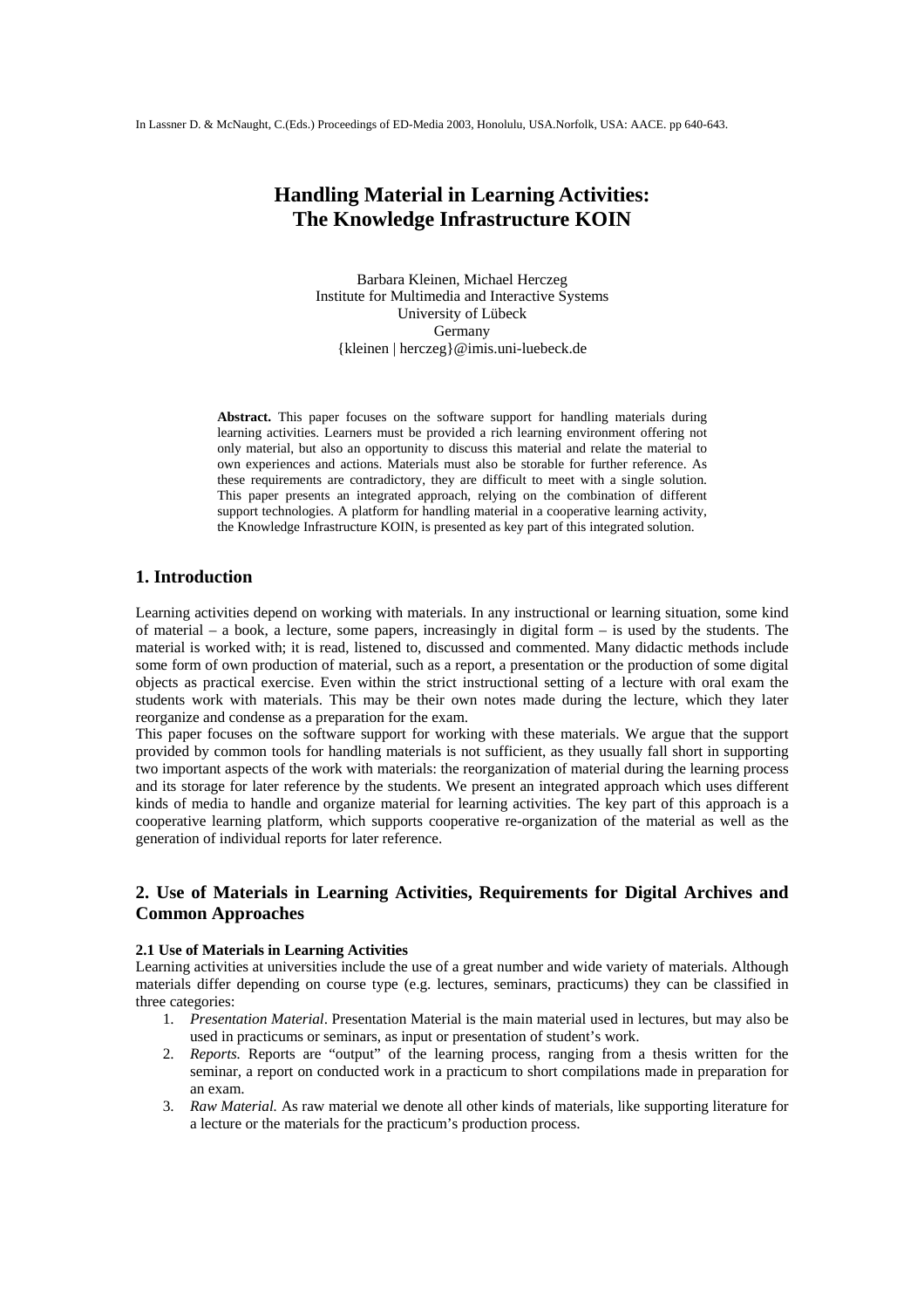Materials may come in all kinds of digital format, from plain Text to HTML-pages and digital video clips. Some of the materials need to be referenced some time after completion of the course. This leads to a set of requirements for handling digital material in cooperative learning activities, which will be presented in the following section.

### **2.2 Requirements for Digital Archives**

#### *2.2.1 General requirements*

*Storage for all kinds of materials.* During the learning activity all kinds of *raw material* may be useful to include, so the archive should be able to store them. This is especially true in settings where a focus lies on individual work by students, like a practicum.

*Easy access and easy editing of the materials.* As lecturers and students often work from home, during travel or from different sites on campus, the access to the archive has to be available in all of these contexts. *Access Rights.* The archive should provide means to attach differentiated access rights to the material.

### *2.2.2 Requirements for presentation material*

*Easy Production.* Producing presentation material should not induce extra work to the teaching staff. It should also be possible to produce material without server or internet access, for instance during travel or at home.

*Reuse and versioning of presentation material.* Teachers usually repeatedly teach the same subjects, thus presentation material should be reusable. To differentiate several semesters, it also needs to be versioned. *Presentations without special software or downloads.* As lectures may be held in a variety of locations, it

has to be possible to present the material without the need to install special software. *Presentation with and without server or network access.* Since internet access is not guaranteed on all sites,

it is also necessary to be able to present the material from a CD-Rom or local hard disk.

### *2.2.3 Requirements for student's work with the material*

*Addition of new material by students.* To support cooperative learning activities, students should be able to add their own material to the archive.

*(Re-)Organization of material.* If students are to work with the material, a sequence of first collecting a variety of material, from which relevant material will be selected later, is typical. Therefore, material needs to be categorized and organized after it has been added to the archive.

*Integration with the cooperation facilities - Annotation, discussion, and rating of the material.* Students need to be able to annotate, discuss and maybe rate the collected material or presentation material.

### *2.2.4 Requirements for later reuse*

*Students should be able to access the material in the archive in different situations, even years later.* As the aim is to support individual learning (as a contrast to organizational learning) the students should be able to access and reuse materials in all occurring circumstances, independent of future server maintenance.

### **2.3 Common Approaches**

 $\overline{a}$ 

As learning platforms, three main families of platforms are available: Web portals or Content Management Systems, Groupware Systems and Learning Platforms.

*Web Portals and Content Management Systems (CMS)* may offer viable support for the production and presentation of *presentation material* by lecturers: They support the first two sets of requirements, general requirements and requirements for presentation material. They do not, however, support the student's work with materials, and usually do neither provide cooperative functions or means to reorganize material. As many CMS provide HTML export functions, they do support the later reuse of material.

*Groupware and Community Software* like BSCW (Klöckner 2000), CommSy (Pape et al. 2002) provide support for cooperative activities and for the exchange of material, thus meeting the general requirements as well as the requirements for students working with the material. They usually do not support the provision of presentation material or later reuse of material.

Learning Platforms like LearningSpace<sup>1</sup>, Blackboard<sup>2</sup> and WebCT<sup>3</sup> provide a combination of authoring environment, delivery funcionality and annotation/groupware facilities, which can be used for presentation

<sup>&</sup>lt;sup>1</sup> LearningSpace: http://www.lotus.com/products/learnspace.nsf/wdocs/homepage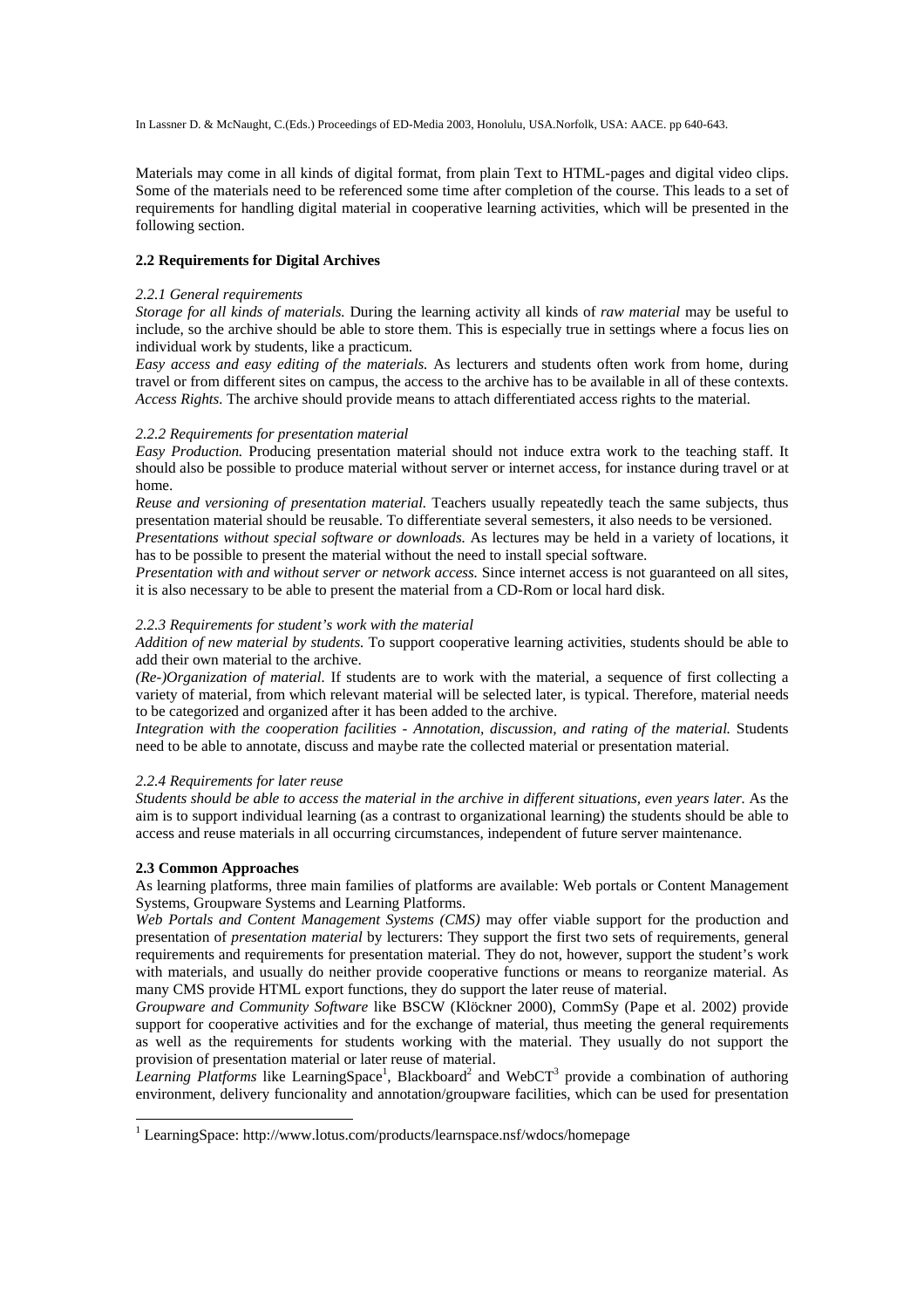material in face-to-face learning situations. Most of them do not support adding and exchanging materials by students nor the exchange of arbitrary files.

Finally, all of the mentioned approaches have to be questioned in terms of *durability*, as most of them do not allow for adequate export of materials.

# **3. Our Approach: Integrated Archives**

The stated requirements are in some respect contradictory, since annotation, discussion and reorganization are best realized with centralized, server-based solutions, while independent presentation and reuse by students are only realizable with server-independent solutions based on common file formats.

The solution we found is an integrated approach, aiming at combining different solutions to maximize the advantages and minimize the described drawbacks of the different approaches. The approach consists of four parts: a *portal*, a format for presentation material, called *Micromodules*, a web based cooperative hypermedia system *Knowledge Infrastructure* KOIN and finally *reports* exported from the KOIN.

### **3.1 The Portal "Media Informatics"**

The portal "Media Informatics" provides a unified access for students and professors to teaching and learning material. Besides the access to the micromodules and the KOIN described in the following sections, the portal holds general information on the curricula, additional material for self-study and material added by students.

### **3.2 Presentation Material Format: Micromodules**

Micromodules are HTML-based presentations of units optimized for presentation in class (See Figure 1). A lecture is build out of several micromodules. Micromodules may be exchanged between different lectures as well as between different teachers. We chose the HTML-presentation instead of using any kind of platform or XML-based solution out of the following reasons: As plain HTML-files, micromodules can be edited with any HTML-editor and therefore be authored at almost every workplace.



**Figure 1: Micromodule with annotation in KOIN** 

#### **3.3 The Knowledge Infrastructure KOIN**

The Knowledge Infrastructure KOIN is based on a web based cooperative hypermedia system called "Cooperation Infrastructure (CI)". As such, it offers cooperative tools to the students, like bulletin boards, chat, or awareness support. The Knowledge Infrastructure extends the CI by three material archiving functions: the File-O-Rama allowing storing of arbitrary material, the annotation facility to include and link external material as the micromodules and the report functionality allowing to export material for later reuse.

<sup>&</sup>lt;sup>2</sup> Blackboard: http://www.blackboard.com

<sup>3</sup> WebCT: http://www.webct.com/